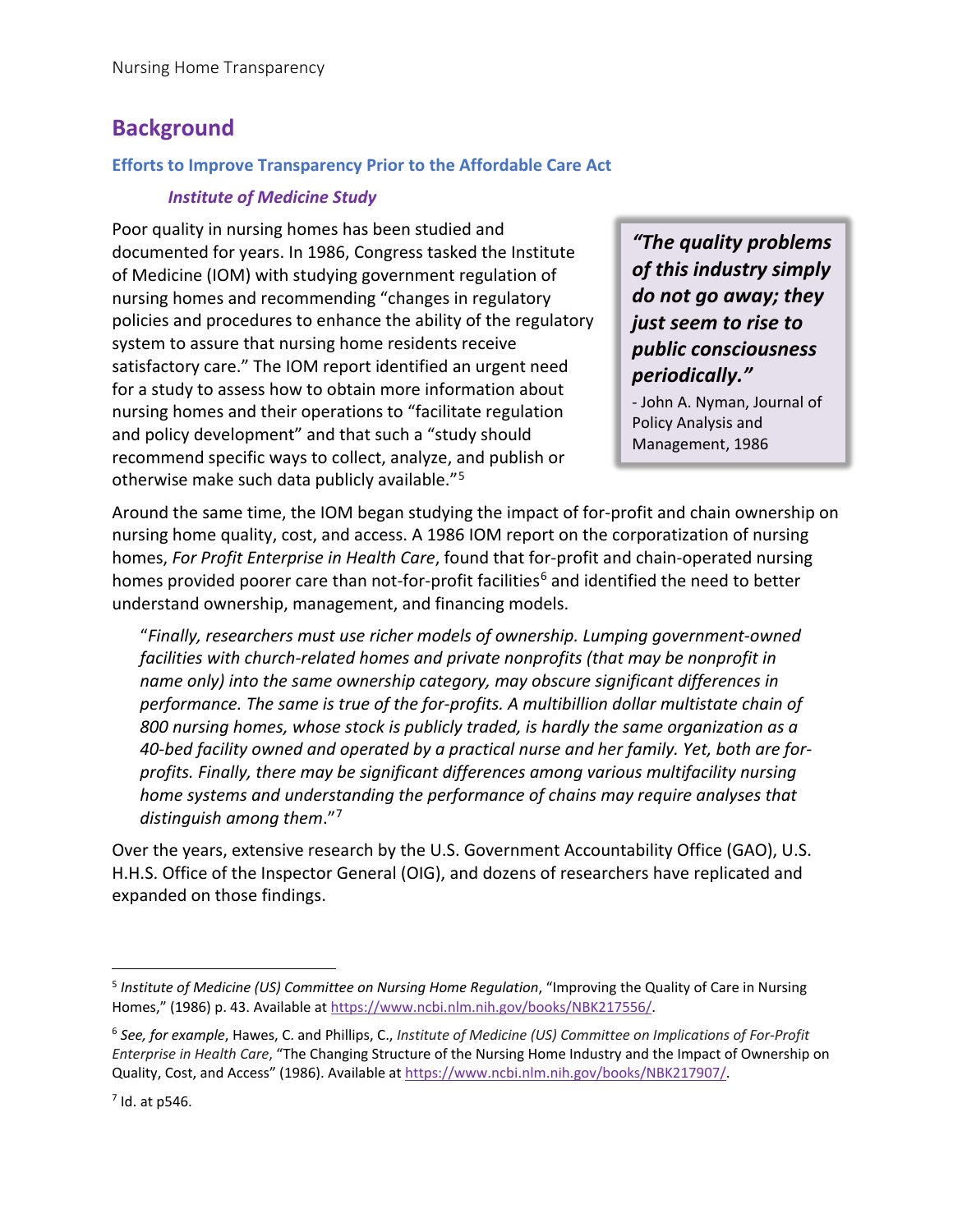# *Nursing Home Reform Law*

**Many of the IOM's recommendations became law in 1987 with the passage of the Nursing Home Reform Act, as part of the Omnibus Budget Reconciliation Act of 1987 (OBRA-87).** [8](#page-1-0) The resulting Nursing Home Reform Law (Reform Law), which remains in effect, set forth the most extensive set of changes to occur in federal nursing home regulation since the passage of Medicaid and Medicare more than two decades earlier. It established the minimum health and safety standards that nursing homes must meet to participate in Medicare and Medicaid.<sup>[9](#page-1-1)</sup> Among the Reform Law's many significant provisions was the public disclosure of information related to surveys, such as statements of deficiencies and plans of correction, as well as annual facility cost reports, and statements of ownership and control interest.<sup>[10](#page-1-2)</sup>

Despite the positive steps taken in the Reform Law to improve transparency, detailed information about a nursing home's ownership and finances was for the most part considered confidential and unavailable to regulators or to the public. For example, someone suing a nursing home for abuse or neglect would have to convince the court why such information was needed and was not assured of receiving it.

In the early 2000s, growing investment in the nursing home industry by real estate investment trusts (REITs), private equity, and other increasingly complex ownership and financial structures further underscored the realization that more nursing home data – especially relating to ownership, management, and use of public funds – was sorely needed. In 2003, CMS began collecting nursing home ownership information in the Medicare Provider Enrollment, Chain, and Ownership System, or PECOS, an electronic system of records used to enroll and maintain information on Medicare providers.<sup>[11](#page-1-3)</sup> As conceived, the primary function of PECOS was to gather information from a provider or supplier that tells CMS who it is, by whom it is owned, whether it meets state licensure and federal quality of care and safety requirements to participate in Medicare, where it is located or provides services, and information necessary to pay the claim. To this day, PECOS is considered a primary source for establishing ownership linkages across health care organizations because all Medicare providers are registered and those who report PECOS information must attest to its accuracy.

Yet, almost from its inception, questions about the accuracy, completeness, and usability of PECOS have been raised. Among those concerns were the inability to determine hierarchy or relationships among owners, the difficulty in linking all facilities in a chain or by private

<span id="page-1-0"></span><sup>8</sup> U.S. Congress. *Omnibus Budget Reconciliation Act of 1987*. H.R. 3545. 110th Congress (1987-1988). Available at [https://www.congress.gov/bill/100th-congress/house-bill/3545.](https://www.congress.gov/bill/100th-congress/house-bill/3545)

<span id="page-1-1"></span><sup>&</sup>lt;sup>9</sup> 42 C.F.R. Part 483, Subpart B. Available a[t https://www.ecfr.gov/current/title-42/chapter-IV/subchapter-G/part-](https://www.ecfr.gov/current/title-42/chapter-IV/subchapter-G/part-483/subpart-B)[483/subpart-B.](https://www.ecfr.gov/current/title-42/chapter-IV/subchapter-G/part-483/subpart-B)

<span id="page-1-2"></span><sup>10</sup> 42 U.S.C. § 1320a–5. Available at [https://www.govinfo.gov/app/details/USCODE-1995-title42/USCODE-1995](https://www.govinfo.gov/app/details/USCODE-1995-title42/USCODE-1995-title42-chap6-subchapXI_2-partA-sec1320a-5/summary) [title42-chap6-subchapXI\\_2-partA-sec1320a-5/summary.](https://www.govinfo.gov/app/details/USCODE-1995-title42/USCODE-1995-title42-chap6-subchapXI_2-partA-sec1320a-5/summary)

<span id="page-1-3"></span><sup>&</sup>lt;sup>11</sup> The vast majority of health care providers, including nursing homes, participate in Medicare.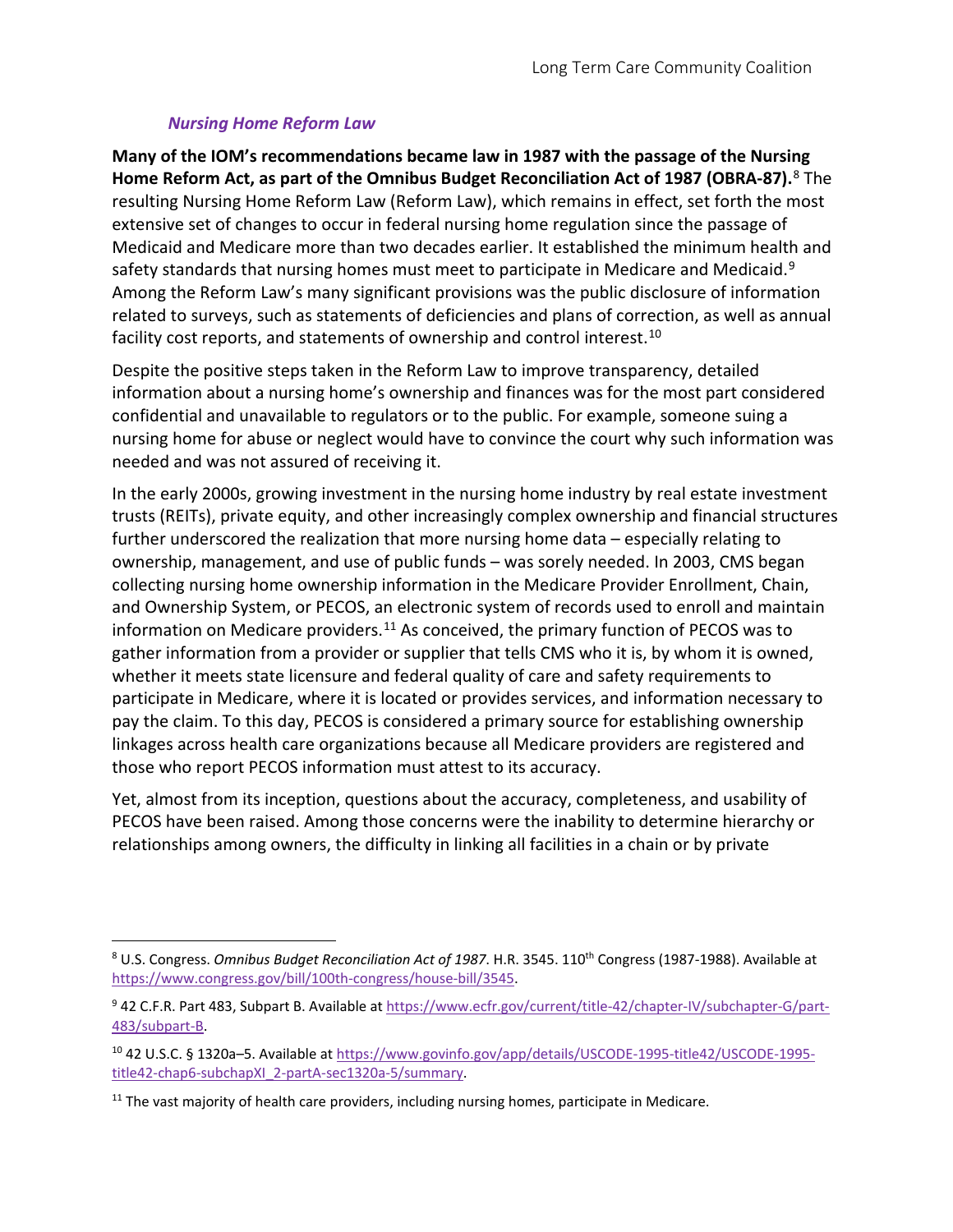investment ownership, as well as CMS's limited ability to determine accuracy and completeness. [12](#page-2-0)

#### **The Affordable Care Act's Transparency Provisions and Their Implementation**

In 2007, a *New York Times* investigative report exposed the serious negative impact private equity and complex nursing home structures were having on nursing home quality.<sup>[13](#page-2-1)</sup> This was a major impetus for numerous GAO and HHS inspector General reports and hearings in both chambers of Congress, resulting in the Nursing Home Transparency and Improvement Acts of 2008<sup>[14](#page-2-2)</sup> and 2009,<sup>[15](#page-2-3)</sup> parts of which were ultimately passed as part of the 2010 Patient Protection and Affordable Care Act (ACA).<sup>[16](#page-2-4)</sup>

Signed into law on March 23, 2010, the ACA's transparency provisions on ownership, management, and financing (Section  $6101$ )<sup>[17](#page-2-5)</sup> are designed to make nursing home information more accessible and usable for consumers, advocates, and policymakers. This was seen as a critical tool for holding nursing homes accountable for the quality of care they provide, most of which was (and still is) funded by taxpayers.

Section 6101 of the ACA requires nursing homes to report information on each member of their governing body, persons or entities who are officers, directors, members, partners, trustees or managing employees, and other disclosable parties. [18](#page-2-6) Furthermore, nursing homes are required to report the organizational structure of each disclosable party and describe the relationship of that party to the facility and to other disclosable parties. The law authorizes regulators to obtain this information immediately, upon request. CMS was required to establish procedures to make this information available to the public by March 2013. Unfortunately (as of June 2022) the Section 6101 requirements have yet to be fully implemented.

<span id="page-2-0"></span><sup>12</sup> *Government Accountability Office (GAO)*, "Complexity of Private Investment Purchases Demonstrates Need for CMS to Improve the Usability and Completeness of Ownership Data," (2010). Available at [https://www.gao.gov/products/gao-10-710.](https://www.gao.gov/products/gao-10-710) 

<span id="page-2-1"></span><sup>13</sup> Duhigg, Charles, *The New York Times*, "At Many Nursing Homes, More Profit and Less Nursing, (September 23, 2007). Available a[t https://www.nytimes.com/2007/09/23/business/23nursing.html.](https://www.nytimes.com/2007/09/23/business/23nursing.html)

<span id="page-2-2"></span><sup>&</sup>lt;sup>14</sup> U.S. Congress. *Nursing Home Transparency and Improvement Act of 2008*. H.R. 5799. 110<sup>th</sup> Congress (2008). Available a[t https://www.congress.gov/bill/110th-congress/house-bill/5799.](https://www.congress.gov/bill/110th-congress/house-bill/5799) 

<span id="page-2-3"></span><sup>&</sup>lt;sup>15</sup> U.S. Congress. *Nursing Home Transparency and Improvement Act of 2009*. S. 647. 111<sup>th</sup> Congress (2009-2010). Available a[t https://www.congress.gov/bill/111th-congress/senate-bill/647.](https://www.congress.gov/bill/111th-congress/senate-bill/647)

<span id="page-2-4"></span><sup>&</sup>lt;sup>16</sup> U.S. Congress. Patient Protection and Affordable Care Act of 2010. H.R. 3590. 111<sup>th</sup> Congress (2009-2010). Available a[t https://www.congress.gov/111/plaws/publ148/PLAW-111publ148.pdf.](https://www.congress.gov/111/plaws/publ148/PLAW-111publ148.pdf)

<span id="page-2-5"></span> $17$  Id at p581.

<span id="page-2-6"></span> $18$  Disclosable parties were defined as "any person or entity who (i) exercises operational, financial, or managerial control over the facility or a part thereof, or provides policies or procedures for any of the operations of the facility, or provides financial or cash management services to the facility; (ii) leases or subleases real property to the facility, or owns a whole or part interest equal to or exceeding 5 percent of the total value of such real property; or (iii) provides management or administrative services, management or clinical consulting services, or accounting or financial services to the facility."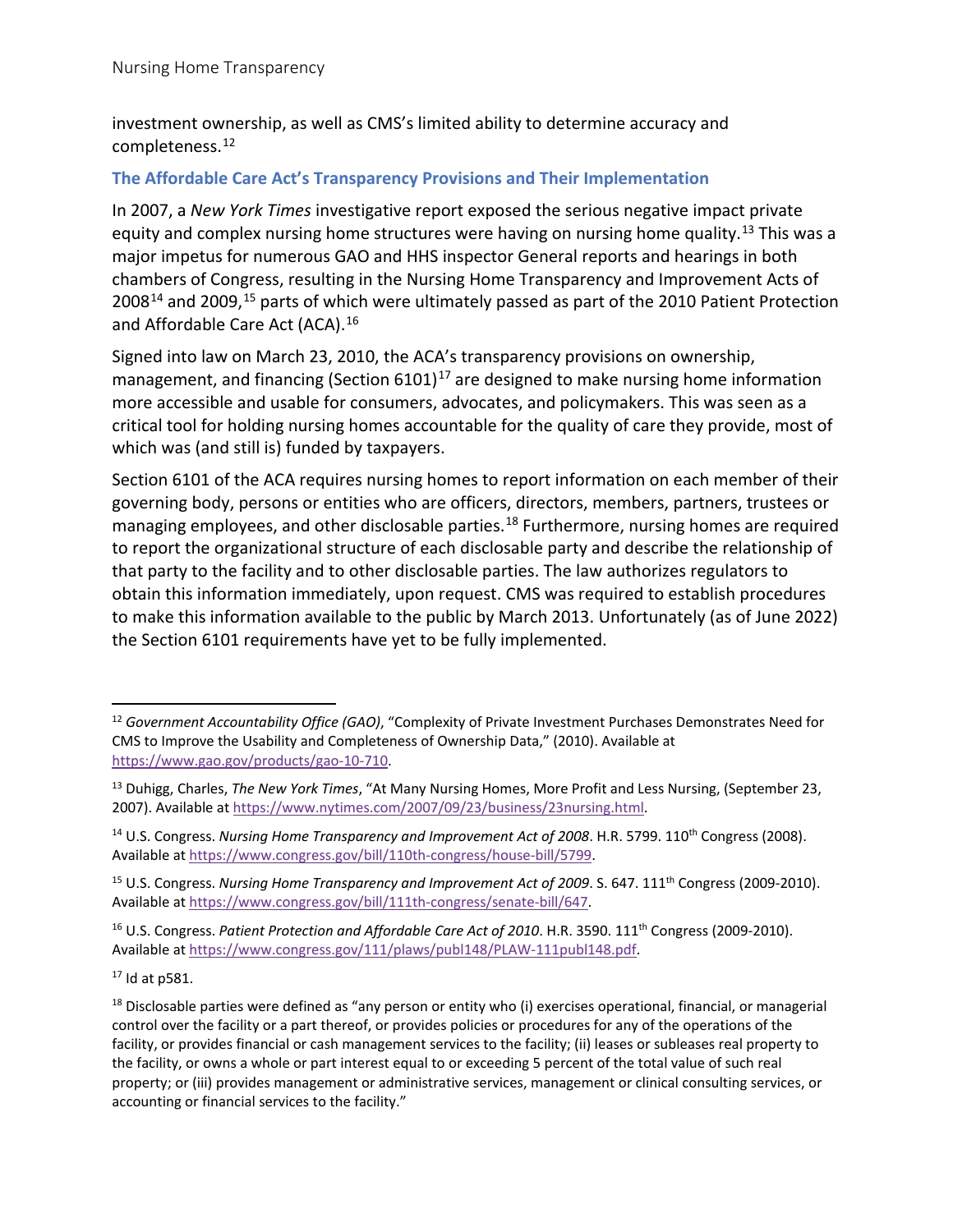With respect to financing, while nursing homes had been required to submit annual cost reports prior to the ACA, ACA Section 6104<sup>[19](#page-3-0)</sup> requires them to report their spending across separate categories including direct care, indirect care, administrative expenses, and capital assets. In addition, CMS is required to redesign cost reports to capture this information and develop a way to make this information easily available upon request.

The ACA includes several other transparency and accountability provisions. Among these is the requirement for nursing homes to report staffing data, including hours of care per resident per day, turnover information, and wages, all based on auditable information such as payroll data. In addition, to increase public awareness and usability, CMS was required to add new information to its Nursing Home Compare<sup>[20](#page-3-1)</sup> website including staffing data, inspections, penalties, and consumer complaints.

While many of the ACA's nursing home transparency requirements, particularly those related to strengthening consumer information, have been implemented (albeit some of them years after their required implementation date), others have not been implemented at all, or only partially.

# *Ownership Information*

While CMS revised its Medicare enrollment and PECOS reporting form in 2011 to substantially expand its information on owners, managers, investors, and others, it has not yet published final regulations delineating all parties that are disclosable under the law and timeframes for reporting and updating information. In addition, as of this writing, CMS has still not established a mechanism to audit the accuracy and completeness of the PECOS data and has not enforced requirements to accurately report the names of all parent companies of the licensee and their related owners and corporations.<sup>[21](#page-3-2)</sup>

Other concerns remain with respect to ownership information. To this day, many nursing home researchers consider PECOS to be an inaccessible and "relatively unreliable data source, particularly as ownership changes...."<sup>[22](#page-3-3)</sup> In addition, PECOS data is only available to researchers upon request because there are no PECOS public use files. Only one of its datasets, the Medicare Fee-For-Service Public Provider Enrollment Files (PPEF) is available to the public (since 2016), and those data are updated only on a quarterly basis.<sup>[23](#page-3-4)</sup>

[https://www.healthaffairs.org/do/10.1377/forefront.20210208.597573/full.](https://www.healthaffairs.org/do/10.1377/forefront.20210208.597573/full)

<span id="page-3-0"></span><sup>19</sup> *Patient Protection and Affordable Care Act of 2010*, Section 6104. Available at <https://www.congress.gov/111/plaws/publ148/PLAW-111publ148.pdf> at p593.

<span id="page-3-1"></span><sup>&</sup>lt;sup>20</sup> The Medicare.gov Nursing Home Compare website is now known as Care Compare.

<span id="page-3-2"></span><sup>21</sup> Harrington, C., Montgomery, A., King, T., Grabowski, D., and Wasserman, M., *Health Affairs Forefront*, "These Administrative Actions Would Improve Nursing Home Ownership and Financial Transparency in the Post COVID-19 Period," (February 11, 2021). Available at

<span id="page-3-4"></span><span id="page-3-3"></span><sup>22</sup> Adelberg, M.S., Dobosenski, A.T., and Prendergast, E. M., *Faegre Drinker*, "The Need for Data Transparency in Skilled Nursing Facilities," (2022[\) https://www.faegredrinker.com/-/media/files/linked-articles/the-need-for-data](https://www.faegredrinker.com/-/media/files/linked-articles/the-need-for-data-transparency-in-skilled-nursing-facilities.pdf)[transparency-in-skilled-nursing-facilities.pdf](https://www.faegredrinker.com/-/media/files/linked-articles/the-need-for-data-transparency-in-skilled-nursing-facilities.pdf)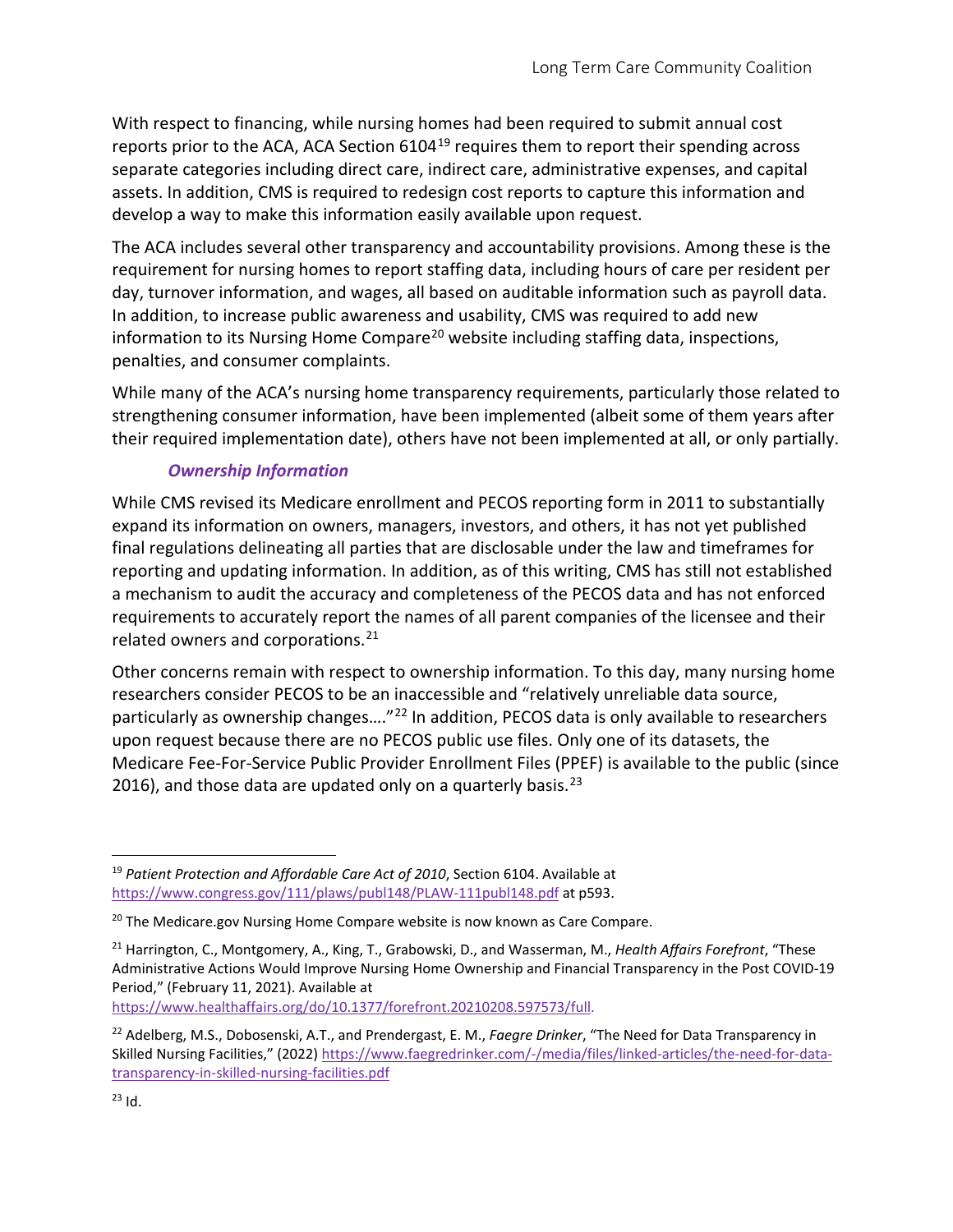Endeavoring to promote transparency, CMS announced in April 2022 it will release data publicly on mergers, acquisitions, consolidations, and ownership changes for 2016-2022 for nursing homes enrolled in Medicare.<sup>24</sup>

## *Financing Information*

Also in 2011, CMS implemented new Medicare cost reporting requirements for skilled nursing homes to collect detailed data on direct care expenditures by category. However, CMS has not yet developed a plan to report these data in a user-friendly format to policymakers and the public, as required by ACA's Section 6104. Furthermore, cost report data are seldom audited, and penalties are not issued for failure to report.<sup>[25](#page-4-1)</sup> Though expenditure data in the cost reports are available to the public, experts describe them as "difficult to interpret and known to be inaccurate and incomplete."[26](#page-4-2)

# *Staffing Information*

Although Section 6106 of the ACA required nursing homes to electronically submit staffing data based on payroll and other auditable data (instead of self-reported, unaudited data) within two years of the statute's enactment, the first reporting did not occur until 2016. Data has been available to the public since 2017.<sup>[27](#page-4-3)</sup> Nursing homes are now required to use the PBJ (payrollbased journal) system to submit the number of hours nursing and other staff are paid each day, and these data form the basis for the staffing measures included on the Medicare.gov Nursing Home Care Compare website (formerly Nursing Home Compare).<sup>[28,](#page-4-4)[29](#page-4-5)</sup>

In early 2022, CMS began posting information on staff turnover and weekend staffing levels on Care Compare. [30](#page-4-6)

[https://www.healthaffairs.org/do/10.1377/forefront.20210208.597573/full.](https://www.healthaffairs.org/do/10.1377/forefront.20210208.597573/full)

<span id="page-4-2"></span><sup>26</sup> Adelberg, *supra* note 22.

<span id="page-4-0"></span><sup>24</sup> *Centers for Medicare & Medicaid Services*, "HHS Releases New Data and Report on Hospital and Nursing Home Ownership," (April 20, 2022). Available a[t https://www.cms.gov/newsroom/press-releases/hhs-releases-new-data](https://www.cms.gov/newsroom/press-releases/hhs-releases-new-data-and-report-hospital-and-nursing-home-ownership)[and-report-hospital-and-nursing-home-ownership.](https://www.cms.gov/newsroom/press-releases/hhs-releases-new-data-and-report-hospital-and-nursing-home-ownership)

<span id="page-4-1"></span><sup>25</sup> Harrington, C., Montgomery, A., King, T., Grabowski, D., and Wasserman, M., *Health Affairs Forefront*, "These Administrative Actions Would Improve Nursing Home Ownership and Financial Transparency in the Post COVID-19 Period," (February 11, 2021). Available at

<span id="page-4-3"></span><sup>27</sup> For more information on the PBJ System, *see* [https://www.cms.gov/Medicare/Quality-Initiatives-Patient-](https://www.cms.gov/Medicare/Quality-Initiatives-Patient-Assessment-Instruments/NursingHomeQualityInits/Staffing-Data-Submission-PBJ)[Assessment-Instruments/NursingHomeQualityInits/Staffing-Data-Submission-PBJ.](https://www.cms.gov/Medicare/Quality-Initiatives-Patient-Assessment-Instruments/NursingHomeQualityInits/Staffing-Data-Submission-PBJ)

<span id="page-4-4"></span><sup>&</sup>lt;sup>28</sup> The daily rates for a range of nursing and non-nursing staff are collected by CMS and reported to the public on a quarterly basis a[t https://data.cms.gov/quality-of-care/payroll-based-journal-daily-nurse-staffing.](https://data.cms.gov/quality-of-care/payroll-based-journal-daily-nurse-staffing) Every quarter, LTCCC provides average staffing rates, including nursing ratios, for every nursing home in the country in easy-touse state files [https://nursinghome411.org/data/staffing/.](https://nursinghome411.org/data/staffing/) 

<span id="page-4-5"></span><sup>29</sup> Effective December 1, 2020, *Care Compare* replaced eight CMS health care-specific websites, including Nursing Home Compare.

<span id="page-4-6"></span><sup>&</sup>lt;sup>30</sup> Centers for Medicare & Medicaid Services, "To Advance Information on Quality of Care, CMS Makes Nursing Home Staffing Data Available," (January 26, 2022). Available a[t https://www.cms.gov/newsroom/press](https://www.cms.gov/newsroom/press-releases/advance-information-quality-care-cms-makes-nursing-home-staffing-data-available)[releases/advance-information-quality-care-cms-makes-nursing-home-staffing-data-available.](https://www.cms.gov/newsroom/press-releases/advance-information-quality-care-cms-makes-nursing-home-staffing-data-available)